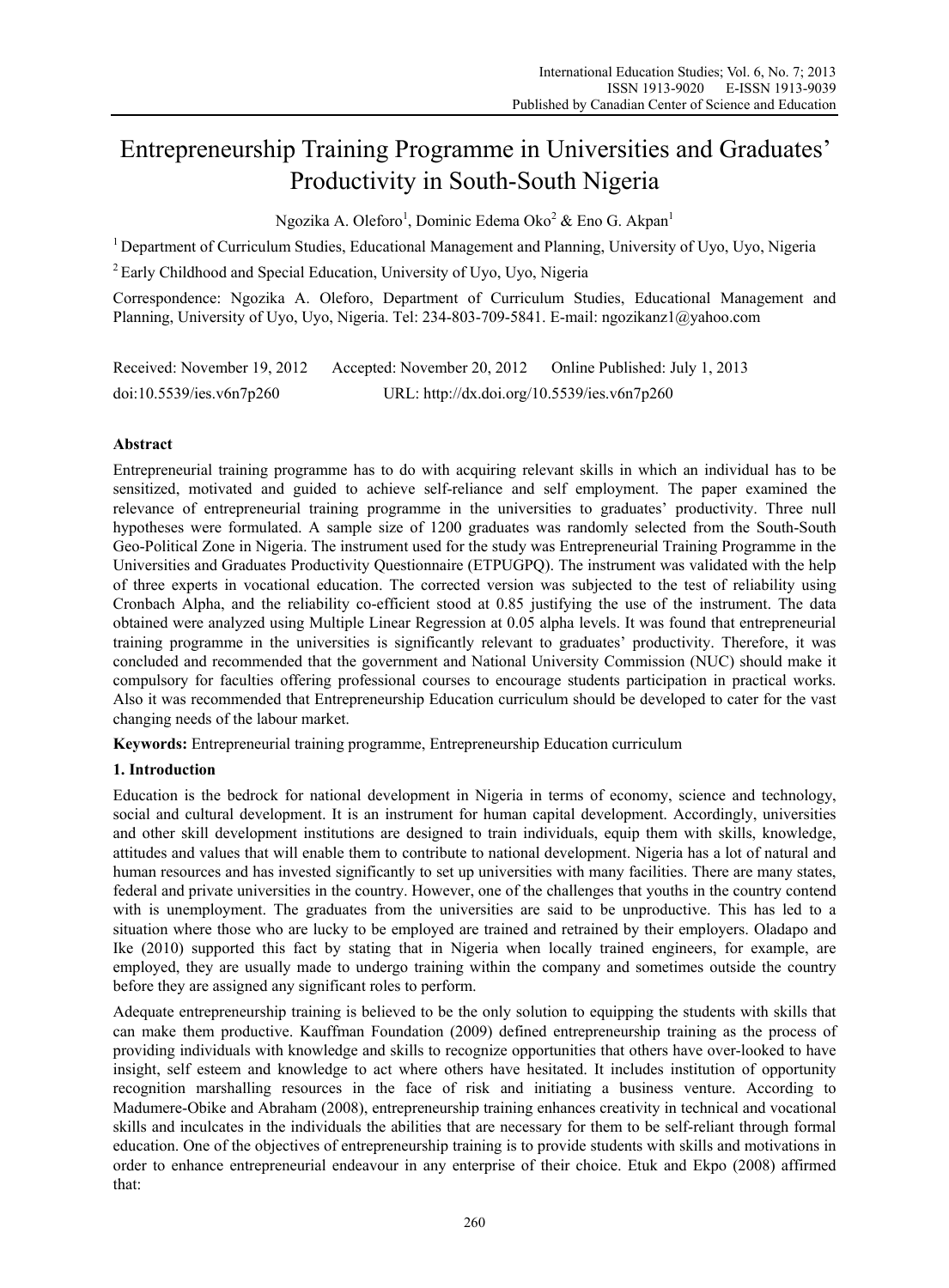Entrepreneurship brings together the factors of production, human, land, labour, capital to make products for public development and consumption. It incorporates the willingness and ability of a person to explore and exploit investment opportunities, establish and manage successful business enterprise. Thus, the re-designed programmes will equip economic ventures on their own. This way, unemployment will be surmounted, as every graduate will be involved in a productive venture that will yield income and thus alleviate poverty. (p.57)

Oluruntoba (2010) stated that entrepreneurship training focuses on development, understanding and capacity building for pursuit of entrepreneurial behaviours, skills and attitudes in widely different contexts. In the United States of America, there are formal entrepreneurship training programmes that turn out tens and thousands of prepared, motivated entrepreneurs each year. Moreover, Oluruntoba enjoined that when entrepreneurship training is incorporated into an education system, the skills acquired would benefit the society and individuals.

In the words of Fluitman and Haan (2002), traditional apprenticeship enhances the development of useful skills in young people particularly in West African countries. Fluitman and Haan also pointed out that in Gambia, a vast majority of people who could not find employment had created their own jobs by establishing micro-enterprises that produce essential goods and provide needed services to a large number of customers. This means entrepreneurship training given to students can make them become productive. Productivity has to do with graduates' performance after leaving the universities. Peretomode (2003) viewed performance as any action exhibited by an individual which identifies him or her as a member of a group.

The European Union (2002) noted that the main objective of teaching entrepreneurial education especially to undergraduate students is to increase students' awareness of self-employment as a career option (the message being that you can become not only an employee, but also an entrepreneur); promoting the development of personal qualities that are relevant to entrepreneurships, such as creativity, risk-taking and responsibility, and providing the technical and business skills that are needed in order to start new venture.

As noted by Kurako (2003), it has been a decision by many tertiary institutions in the United States, Europe, East Asia and Latin America to design and implement relevant entrepreneurship teaching programmes in their curriculum. For instance, in American Higher Education, the objectives of entrepreneurship education are:

- To become an expanding area of American college learning
- To become a basic part of what University themselves do
- Meet many of the goals of a quality American undergraduate education
- In fact it is mandatory for all American universities to clearly indicate in their undergraduate programme the type of entrepreneurship programme to be provided.

In Africa, much is yet to be done in this regard. As reported by Isaac, Visser, Friedrich and Brijlal (2007), entrepreneurship education in South Africa, started as far back as 1994 through a national curriculum for grade R-9. In Nigeria, entrepreneurship education especially at the university level is a recent development. By and large, entrepreneurship education in Nigerian Universities is coming at a time when the country is facing graduate unemployment. In fact, National Universities Commission (NUC) has gradually made it mandatory for Universities in Nigeria especially, the new ones to include entrepreneurship education in their undergraduate curriculum.

McClelland (1962) emphasized in his achievement motivation theory that the purpose of entrepreneurship training is to help people to develop strong achievement motivation which tends to drive people to become entrepreneurs. When graduates acquire skills, they can become self reliant and self employed; and this would reduce the rate of unemployment. The major concern of education therefore is to make man to live and function effectively in the society. In other words education should be made functional to meet the values of man as entrepreneurial and to produce job creators and not job seekers (Madumere-Obike & Abraham, 2008).

Osuwa (2006) opined that the current wave of youth restiveness in Nigeria is a typical example of the result of unemployment. Entrepreneurship training in disciplines such as Engineering, Fine Arts, Technology Education, Home Economics, among others can bring about students acquisition of skills which would make them self-reliant and productive in their jobs.

The problem of entrepreneurship training is linked to factors such as lack of facilities, equipment, human resources and most importantly irrelevant curriculum and lack of practical experience. In 2006, the Federal Government of Nigeria directed that entrepreneurship training be incorporated as a mandatory component of all programmes run in our tertiary institutions (Rufa, 2010). The purpose of any entrepreneurial curriculum is to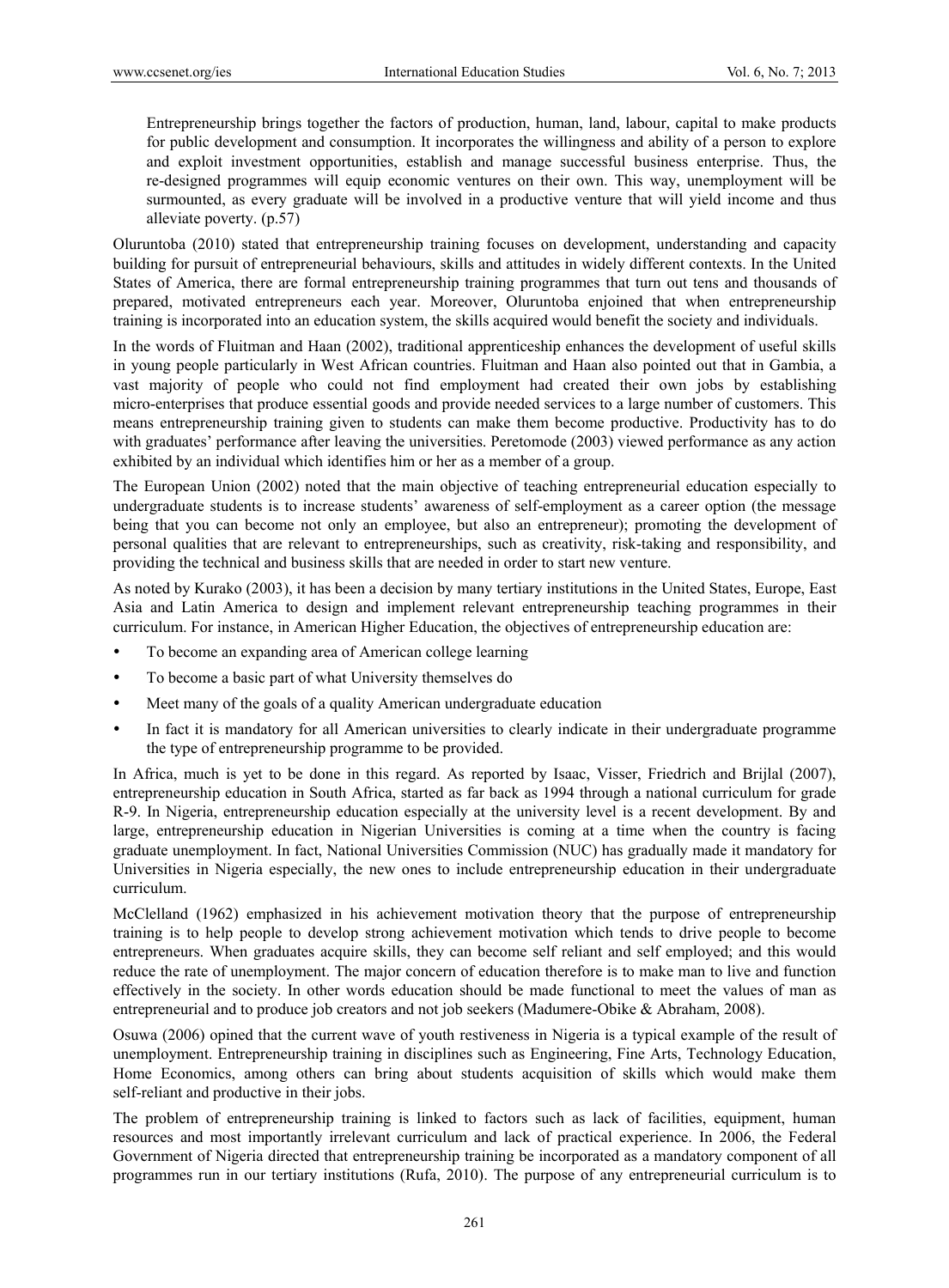equip students with skills that would make them able to create wealth in the era of mass unemployment (Amaewhale, 2007; Nwangwu, 2007). The curricula for entrepreneurship training programme in the universities should be student-centred and emphasis should be on vocational and technical skills development. In other words, the university curriculum should adopt integrated approach, where a section is set aside mainly for practical training which would make students self-reliant especially in vocational courses.

According to Ekong and William (2006), the curriculum should promote self-initiative learning involving the whole person of the learner, and that the curriculum should be designed to make students acquire relevant entrepreneurial skills. Such curriculum will make them to be productive.

On the practical experience by students, it is obvious that the students do not gain enough experience due to resources problem such as inadequate equipment, laboratory facilities, infrastructures, and funds. This explains why most of the professional trained graduates are not productive. For Nigerian graduates to be productive there is need for adequate provision of facilities and equipment such as tools, machines, computer system and so on, since entrepreneurship training is practical oriented. Kiod (1977) emphasized that students who are able to practicalise learning are more productive than those exposed to only the theoretical learning.

Using engineering as an example, Oni in Oladapo and Ike (2010) suggested that Nigerian trained engineers can only be productive if institutional framework and policy environment are appropriately designed. However, the study by Oladapo and Ike on links between engineering training programmes in tertiary institutions and graduates' productivity in Nigeria, found that Nigerian Engineering curricula are too loaded with theories and rigid, and that the content of training had little relevance to employment.

In Nigeria, there is still the notion that the curricula of many programmes offered in the universities are irrelevant with regard to changes coming up in the society, and that poor quality and inadequate infrastructure and equipment contribute to graduate students not acquiring practical skills needed by the labour market. This study therefore is designed to ascertain the relevance of entrepreneurship training programmes offered in Nigerian universities to graduates productivity.

#### **2. Statement of the Problem**

The society, the government and individual rest their hope on education for individual and national development. Education that students receive does not seem to equip them with skills that would make them relevant to the society, thereby resulting into graduates' unemployment. Graduates from the universities are said to be unemployable, and where they are employed, the employers need to train and retrain them again before they are fully absorbed into jobs. On the other hand, where these graduates are employed without training, they appear to be unproductive. All these have been attributed to poor funding, lack of space, equipment, tools, human resources and most importantly irrelevant curricula and poor practical work experience. Therefore, the fundamental problem of this study is to find out if entrepreneurship training in the universities has any relevance to graduates productivity.

## **3. Purpose of the Study**

The purpose of the study was to ascertain the relevance of entrepreneurial training programme in the universities to graduates' productivity in South-South Nigeria. Specifically, the study sought to:

- 1) Determine the relevance of entrepreneurial contents of university curricula to graduates' productivity.
- 2) Examine the relevance of practical experience acquired in the university entrepreneurship training programme to graduates' productivity.
- 3) Determine whether entrepreneurial contents of university curricula and practical experience acquired in the university entrepreneurship training programme jointly contribute to graduates' productivity.

## **4. Hypotheses**

The following null hypotheses were formulated to guide the study:

- 1) Entrepreneurial contents of university curricula are not significantly relevant to graduates' productivity.
- 2) Practical experience acquired in the university entrepreneurship training programme is not significantly relevant to graduates' productivity.
- 3) There is no significant joint contribution of entrepreneurial contents of university curricula and practical experience acquired in the university entrepreneurship training programme to graduates' productivity.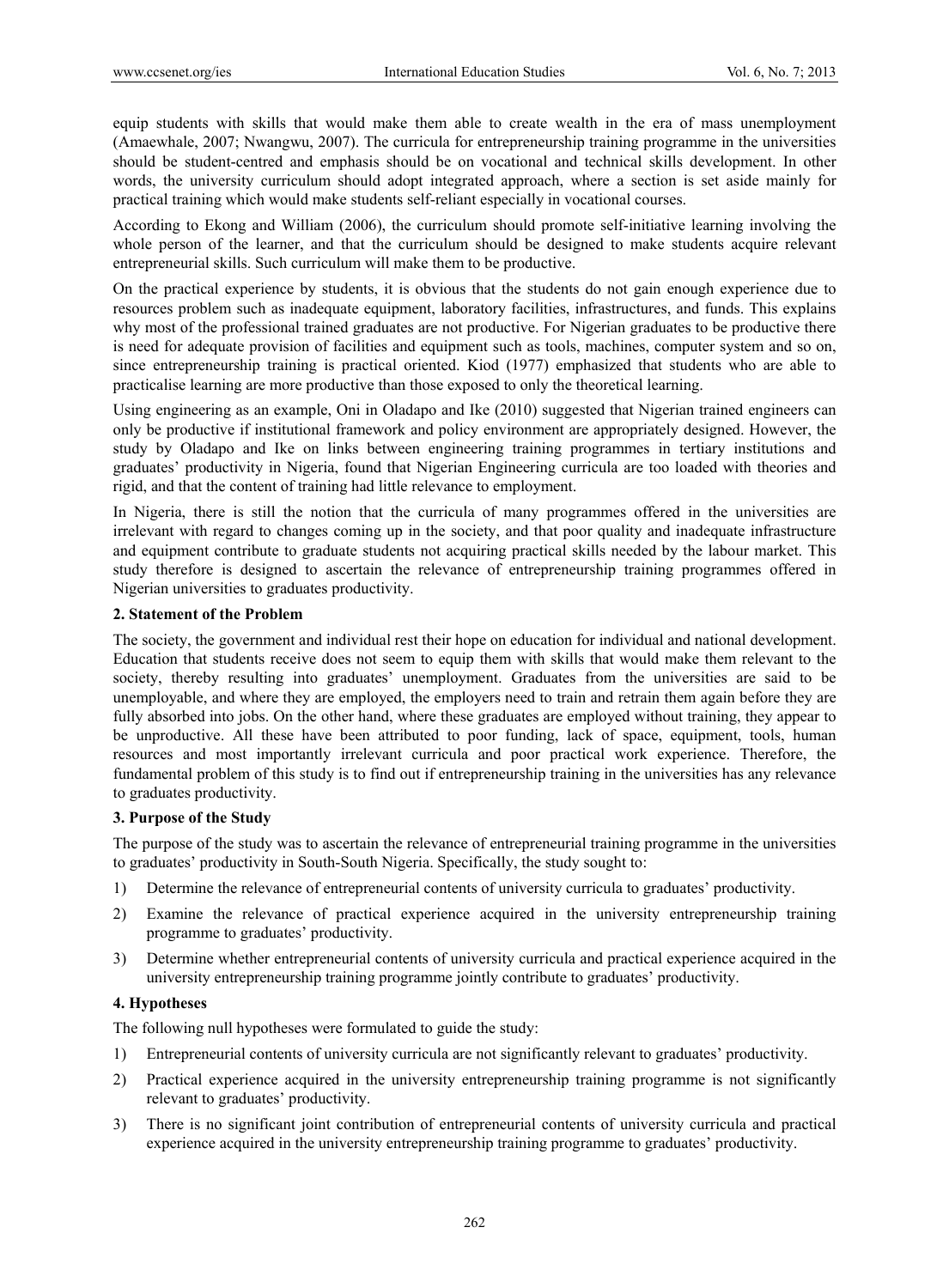### **5. Methodology**

The study employed the descriptive survey design to gather data to examine the relevance of entrepreneurial training programme in the universities to graduates' productivity in South South Zone of Nigeria. The area of the study was the South South Zone of Nigeria made up of six states: Akwa Ibom, Bayelsa, Cross River, Delta, Edo and Rivers. The population consisted of 9,072 NYSC members in year 2011/2012 Batch A in the six states. The sample size consisted of 1,200 NYSC members randomly selected in the six states for the study.

The research instrument, Entrepreneurial Training Programme in the Universities and Graduates Productivity Questionnaire (ETPUGPQ), was designed by the researchers for data collection. The instrument was a four-point rating scale with the following response options:

| Strongly Agree (SA)      | - 4 points |
|--------------------------|------------|
| Agree $(A)$              | -3 points  |
| Disagree (D)             | -2 points  |
| <b>Strongly Disagree</b> | -1 point   |

To ascertain the validity of the instrument, the items were critically examined by three experts in Vocational Education for its face validity. The reliability of the instrument was tested on 30 NYSC members in the states that did not take part in the main study. Cronbach alpha was used in determining the reliability of the instrument. Cronbach alpha enabled the assessment of the internal consistency of the instrument which options were strongly agree, agree, disagree and strongly disagree. The reliability co-efficient stood at 0.85; which was considered high enough for the use of the instrument. Data collected was analyzed using Multiple Linear Regression at 0.05 alpha levels.

#### **6. Results**

**Hypothesis 1:** Entrepreneurial contents of university curricula are not significantly relevant to graduates' productivity.

Table 1. Regression Analysis showing Relevance of Entrepreneurial Contents of Curricula to Graduates' Productivity

| Model                    | Unstandardized Coefficients Standardized Coefficient t |                  |              |           |
|--------------------------|--------------------------------------------------------|------------------|--------------|-----------|
|                          | В                                                      | <b>Std Error</b> | <b>B</b> eta |           |
| 1 (constant)             | 7.538                                                  | 492              |              | 15 320    |
| Curricula Contents 1.142 |                                                        | 029              | 714          | $39.225*$ |

\*Significant at .05 alpha level, t critical = 2.04

Table 1 shows that a coefficient of 1.142 was obtained for the relevance of entrepreneurial contents of university curricula to graduates productivity in the linear regression model. The calculated t-value of 39.225 at .05 alpha level is greater than the critical t-value of 2.04. Therefore the null hypothesis is rejected. This means that entrepreneurial contents of university curricula are significantly relevant to graduates' productivity.

**Hypothesis 2:** Practical experience acquired in the university entrepreneurship training programme is not significantly relevant to graduates' productivity.

|  | Table 2. Regression Analysis showing Relevance of Practical Experience to Graduates' Productivity |  |
|--|---------------------------------------------------------------------------------------------------|--|
|  |                                                                                                   |  |

| Model                     | Unstandardized Coefficients Standardized Coefficient |                  |              |          |  |
|---------------------------|------------------------------------------------------|------------------|--------------|----------|--|
|                           | в                                                    | <b>Std Error</b> | <b>B</b> eta |          |  |
| 1 (constant)              | 7.538                                                | .492             |              | 15.32    |  |
| Practical experiment .326 |                                                      | .031             | .194         | $10.64*$ |  |

\*Significant at .05 alpha level, t critical = 2.04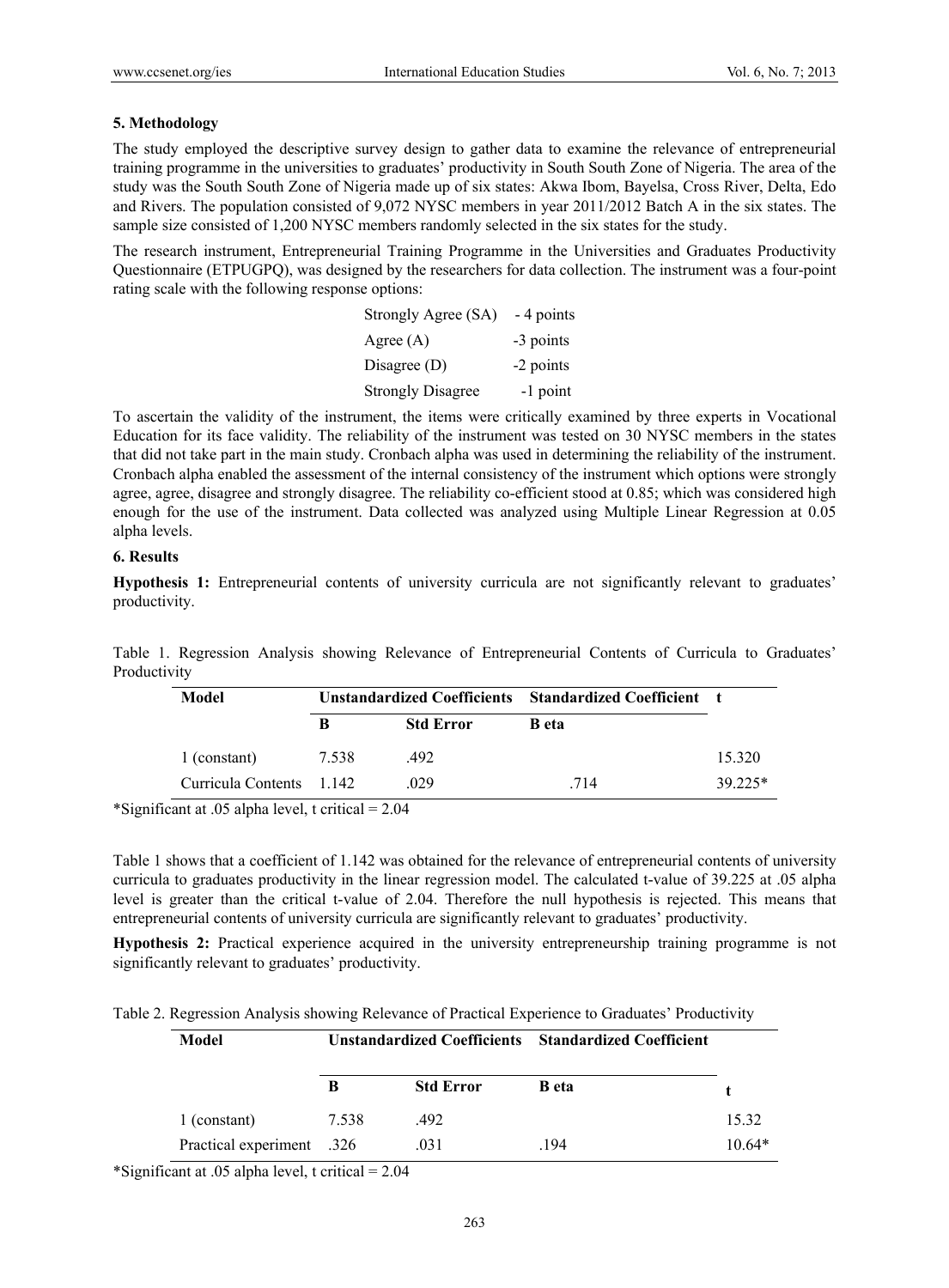Table 2 reveals that a coefficient of .326 was obtained for the contribution of practical experience to graduates productivity in the linear regression model. A calculated t-value of 10.640 was also obtained at .05 alpha level which is greater than the critical t-value of 2.04. The null hypothesis is rejected. Hence, practical experience acquired in the university entrepreneurship training programme is significantly relevant to graduates' productivity.

**Hypothesis 3:** There is no significant joint contribution of entrepreneurial contents of university curricula and practical experience acquired in the university entrepreneurship training programme to graduates' productivity.

Table 3. Multiple Linear Regression Analysis Result on Joint Contribution of Curricula Relevance and Practical Experience to Graduates' Productivity

| Model        | Sum of Squares | Df   | Mean Square |             |  |
|--------------|----------------|------|-------------|-------------|--|
| 1 Regression | 22885.372      |      | 11442.686   | $1104.046*$ |  |
| Residual     | 12406.087      | 1197 | 10.364      |             |  |
| Total        | 35291.459      | 1199 |             |             |  |

\*Significant at .05 alpha level,  $R = 0.805$ ,  $R^2 = 0.648$ , F critical = 3.09, N = 1200

Table 3 shows the analysis of joint contribution of entrepreneurial contents of university curricula and practical experience acquired in the university entrepreneurship training programme to graduates productivity using Multiple Linear Regression. The coefficient of determination value  $(R<sup>2</sup>)$  of 0.648 was obtained which shows that 64.8% of the total variation in graduates' productivity was attributed to joint contribution of entrepreneurial contents of university curricula and practical experience acquired in the university entrepreneurship training programme. The F calculated value of 1104.046 was obtained at 0.05 alpha level. Hence the null hypothesis is rejected, meaning that there is a significant joint contribution of entrepreneurial contents of university curricula and practical experience acquired in the university entrepreneurship training programme to graduates' productivity.

#### **7. Discussion**

The findings reveal that in Table 1 the coefficient of 1.142 was obtained for the relevance of entrepreneurial contents of university curricula to graduates productivity, and the calculated t-value was 39.225 which was greater than the critical t-value of 2.04 at 0.05 alpha levels. This implies that entrepreneurial contents of university curricula significantly contribute to graduates productivity. This is therefore in line with the views of Ekong and William (2006) that the curriculum should promote self-initiative learning involving whole person of the learner, that such curriculum should be designed to make students acquire relevant entrepreneurial skills and that such curriculum will make them to be productive. This also confirms the view of Amaewhale (2007) and Nwangwu (2007) that the purpose of entrepreneurial curriculum is to equip students with skills that will make them able to create wealth in the era of mass unemployment.

The result in Table 2 indicates that the coefficient of .326 was obtained for the relevance of practical experience gained in the university entrepreneurship training programme to graduates' productivity. The calculated t-value of 10.64 was also obtained which is greater than the critical t-value of 2.04 at 0.05 alpha level. This means that practical experience provided in the university entrepreneurship training programme significantly contributes to graduates' productivity. This confirms the views of Kiod (1977) that students who were involved in practical activities during their learning are more productive than those exposed to only the theoretical aspect of learning.

In Table 3, the result reveals that the coefficient of determination value of 0.648 was obtained. This shows that 64.8% of the total variation in graduates' productivity was attributed to joint contribution of entrepreneurial contents of university curricula and practical experience acquired in the university entrepreneurship training programme. The F-calculated value of 1104.046 was obtained at 0.05 alpha level; meaning that there is a significant joint contribution of entrepreneurial contents of university curricula and practical experience acquired in the university entrepreneurship training programme to graduates' productivity. This however agrees with Oni in Oladapo and Ike (2010) that Nigerian trained engineers can only be productive, if institutional framework and policy environment are appropriately designed. In other words entrepreneurial contents of university curricula and practical experience acquired in the university entrepreneurship training programme contribute to graduates productivity.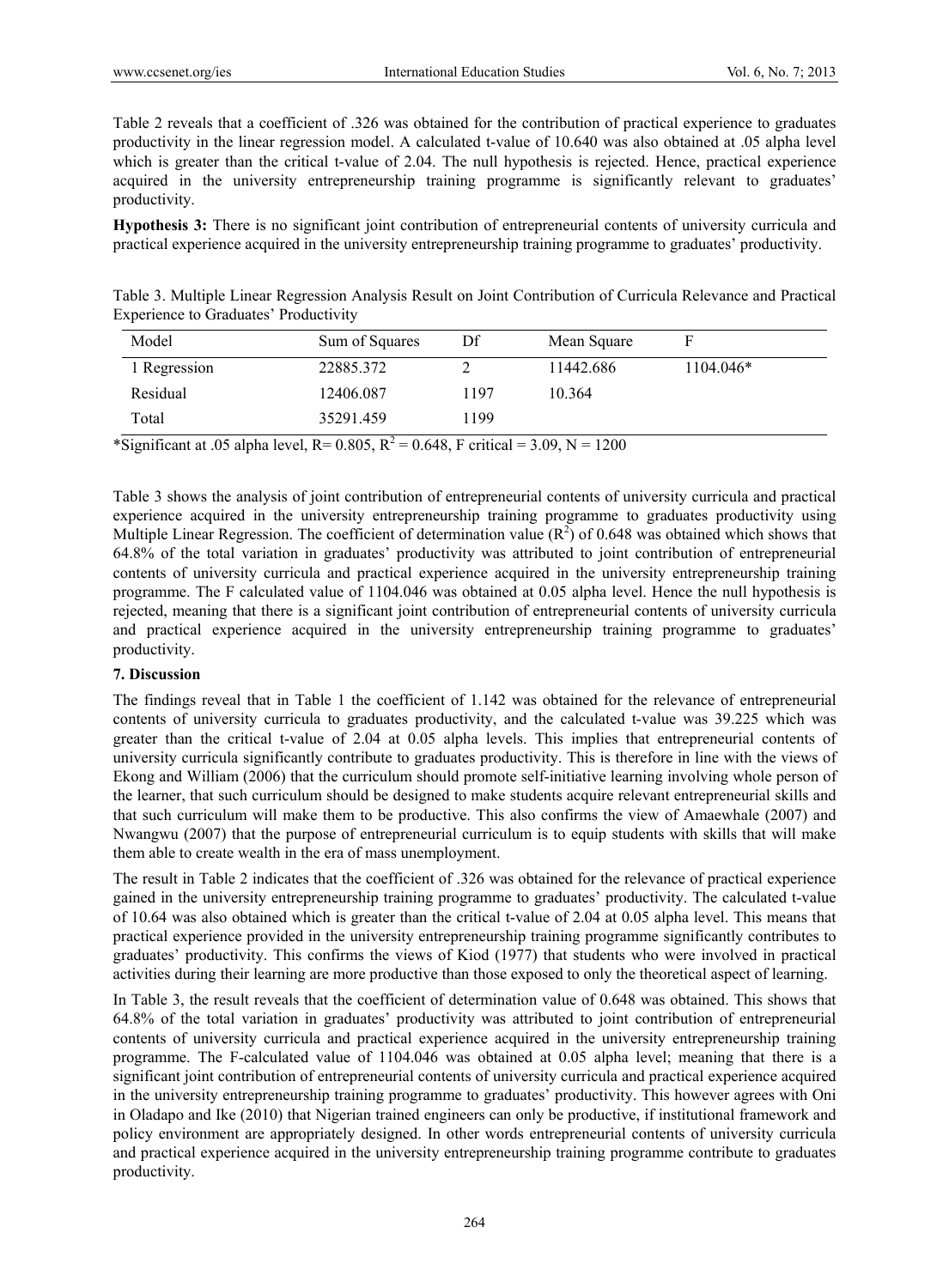#### **8. Conclusions**

On the strength of the findings of this study, conclusions were made that graduates' productivity depends on relevance of the curricula and practical experience given to students undergoing studies. In South South zone of Nigeria, graduates can be more productive if the entrepreneurship education curriculum is improved and more room given to practical work in the universities.

### **9. Recommendations**

Based of the findings of this study, the following recommendations are hereby proffered:

- 1) Nigerian curriculum in the universities should be loaded with more practical work rather than with theories.
- 2) The curriculum should be more flexible rather than being rigid.
- 3) The government and National University Commission (NUC) should make it compulsory for faculties offering professional courses to encourage students' participation in practical works.
- 4) Entrepreneurship Education curriculum should be developed to cater for the vast changing needs of the labour market.

## **References**

- Amaewhale, W. A. (2007). Education, the world of work and the challenge of change: In search of intervention strategies. *Inaugural Lecture Series,* No. 23; Rivers State University of Science and Technology, Nkpola – Port Harcourt.
- Ekong, A. O., & Williams, P. S. (2006). Entrepreneurship education in Nigeria, its implication for manpower needs of the nation. *Nigerian Journal of Professional Teachers*, *1*(3), 112-120.
- Etuk, G. K., & Ekpo, I. V. (2008). Managing education for poverty alleviation and sustainable development in Nigeria. In J. B. Babaloa, G. O. Akpa, I. Hauwa, & A. O. Ayeni (Eds.), *Managing education for sustainable development in developing countrie*s (pp. 49-60). Lagos: National Association for Educational Administration and Planning (NAEAP).
- Fluitman, F., & Haan, H. (2002). Informal sector training: Debates in skills development. *World Bank study on vocational skills development in Sub-Saharan-Africa. A working group review* (pp. 24-25). Edenburg, Scotland.
- Isaac, E., Visser, K., Friedrich, C., & Brijlal, P. (2007). *South African Journal of Education*, *27,* 612-629.
- Kauffman Foundation (2009). *Entrepreneurship education*. Retrieved March 28, 2009, from htt/www.google.com
- Klod, J. (1977). *How adult learn*. New York. USA: Association Press.
- Kurako, J. F. (2003). Entrepreneurship education: Emerging trends and challenges for the  $21<sup>st</sup>$  century. Coleman foundation white paper series for the U.S. Association of Small Business and Entrepreneurship. Retrieved September 25, 2006, from http://www.usab.org/pdf/cwp 2003Okuratko.pdf
- Madumere-Obike, C. U., & Abraham, N. M. (2008). Functional and entrepreneurial education at the secondary education section: A veritable tool for poverty alleviation. In J. B. Babaloa, G. O. Akpa, I. Hauwa, & A. O. Ayeni (Eds.), *Managing education for sustainable development in developing countries* (pp. 487-495). Lagos: National Association of Educational Administration and Planning (NAEAP).
- McClelland, D. C. (1962). Business drive and national achievement. *Howard Business Review, 40,* 99-112.
- Nwangwu, I. O. (2007). Entrepreneurship in education: Concept and constraints. *African Journal of Education and Development Studies*, *4*(1), 196-207.
- Oladapo, C., & Ike, I. (2010). Links between engineering training programmes in tertiary institutions and graduates' productivity in Nigeria. In T. Tchombe, Y. Yaro, D. Troare, & A. Barry (Eds.), *African education development issues, RECARE No.1, 2010 – ISSNa Venir.* Abyan: Editions Universities de Cête d'lvoire.
- Oluruntoba, S. (2010). *Entrepreneurship education crucial to tackling graduates unemployment– Excerpts*. Retrieved July 9, 2010, from www.Google.Com.ng
- Osuwa, A. A. (2006). Vocational and Technical education for self-actualization and sustainability*. Multidisciplinary Journal of Research Development* (MULJURED), *7*(3), 87-93.